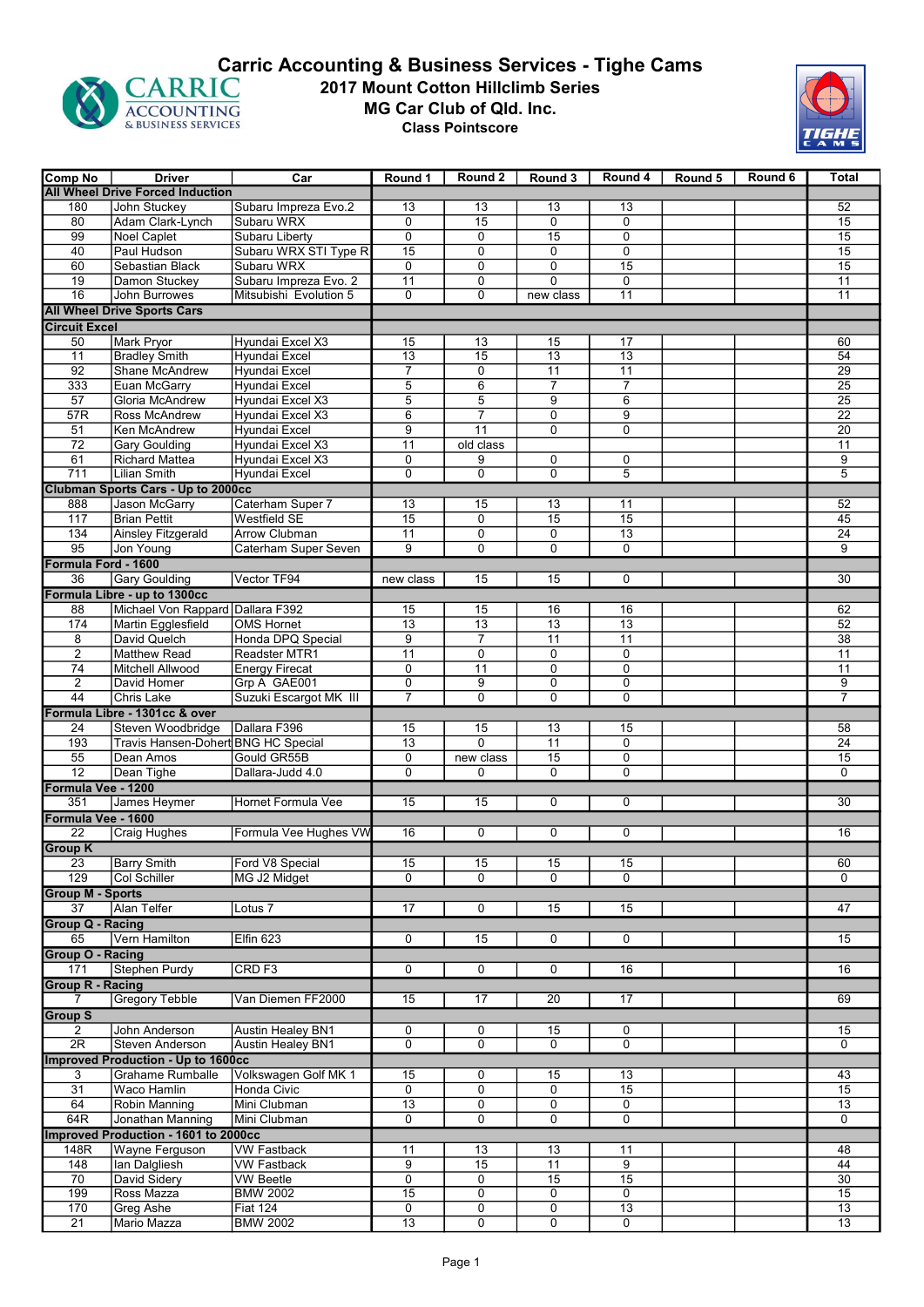

## 2017 Mount Cotton Hillclimb Series MG Car Club of Qld. Inc. Class Pointscore **CARRIC 2017 Mount Cotton Hillclimb Series**<br>ACCOUNTING 4CCOUNTING **CARRIC ACCOUNTING**<br> **CARRIC MG Car Club of Qld. Inc.**<br>
Class Pointscore



| <b>Comp No</b>        | <b>Driver</b>                                  | Car                                           | Round 1         | Round 2         | Round 3         |                 | Round 4 Round 5 | Round 6 | <b>Total</b>    |
|-----------------------|------------------------------------------------|-----------------------------------------------|-----------------|-----------------|-----------------|-----------------|-----------------|---------|-----------------|
|                       | Improved Production 2001cc & over              |                                               |                 |                 |                 |                 |                 |         |                 |
| 35                    | Ken Graham                                     | Datsun 1600 SSS                               | 15              | 16              | 15              | 15              |                 |         | 61              |
| 135                   | Pauline Graham                                 | Datsun 1600 SSS                               | 13              | 13              | $\overline{13}$ | $\overline{13}$ |                 |         | 52              |
| $\overline{25}$       | <b>Brad Stratton</b>                           | Ford Focus RS                                 | $\mathbf{0}$    | $\Omega$        | new class       | $\overline{11}$ |                 |         | 11              |
|                       | Modified Production Sedan Cars - Up to 2000cc  |                                               |                 |                 |                 |                 |                 |         |                 |
| 76                    | Noel Dore                                      | <b>VW Beetle</b>                              | 15              | 15              | 15              | 15              |                 |         | 60              |
| 881                   | Joanne Reinke                                  | Hyundai Excel                                 | $\overline{13}$ | 11              | $\overline{13}$ | 11              |                 |         | 48              |
| 881R                  | Karl Reinke                                    | Hyundai Excel                                 | 11              | 13              | 11              | $\overline{13}$ |                 |         | 48              |
|                       | Modified Production Sedan Cars - 2001cc & over |                                               |                 |                 |                 |                 |                 |         |                 |
| 210                   | <b>Brendan Merrick</b>                         | Datsun 120Y                                   | 15              | 13              | 13              | 15              |                 |         | 56              |
| 444                   | David Jones                                    | Suzuki Swift GTi                              | $\overline{13}$ | 11              | 9               | $\overline{13}$ |                 |         | 46              |
| 9                     | Jonathon Anable                                | <b>BMW 325i</b>                               | 9               | 9               | $\overline{7}$  | 11              |                 |         | $\overline{36}$ |
| $\overline{4}$        | Karlie Buccini                                 | <b>BMW 130i</b>                               | $\overline{7}$  | $\overline{0}$  | 11              | 0               |                 |         | $\overline{18}$ |
| 4                     | Benjamin van Wegen Renault Megane              |                                               | $\mathbf 0$     | 15              | 0               | $\mathbf 0$     |                 |         | 15              |
| $\overline{21}$       | Paul Buccini                                   | <b>BMW 130i</b>                               | $\mathbf 0$     | $\Omega$        | $\overline{15}$ | 0               |                 |         | 15              |
| 110                   | Addam Smith                                    | <b>BMW 624</b>                                | 11              | $\Omega$        | $\Omega$        | 0               |                 |         | $\overline{11}$ |
| <b>PRC Rally Cars</b> |                                                |                                               |                 |                 |                 |                 |                 |         |                 |
| 129                   | John Gibson                                    | Mitsubishi Lancer                             | $\mathbf 0$     | 15              | 15              | 0               |                 |         | 30              |
| 118                   | Ray Evans                                      | <b>Ford Escort</b>                            | 15              | 13              | 0               | 0               |                 |         | 28              |
| 61                    | Peter Menzies                                  | Toyota Celica                                 | $\Omega$        | $\Omega$        | $\Omega$        | 15              |                 |         | 15              |
|                       | Production Sports Cars - 1601 to 2000cc        |                                               |                 |                 |                 |                 |                 |         |                 |
| 15                    | Zaid Latif                                     | Lotus Exige                                   | 13              | 15              | 15              | 15              |                 |         | 58              |
| 114                   | <b>Kristy McAndrew</b>                         | Mazda MX-5                                    | $\mathbf 0$     | 13              | 13              | 11              |                 |         | $\overline{37}$ |
| 114                   | <b>Berenice Stratton</b>                       | Mazda MX-5                                    | 6               | 11              | $\overline{7}$  | 6               |                 |         | 30              |
| 68                    | Gregory King                                   | Toyota MR2                                    | $\overline{7}$  | $\Omega$        | $\overline{9}$  | $\overline{9}$  |                 |         | $\overline{25}$ |
| 26                    | Peter Andrews                                  | <b>MGF</b>                                    | 5               | 0               | $\overline{11}$ | $\overline{7}$  |                 |         | 23              |
| 14                    | <b>Brad Stratton</b>                           | Mazda MX-5                                    | 15              | 0               | 0               | old class       |                 |         | 15              |
| 6                     | David Robertson                                | Subaru BRZ                                    | $\mathbf 0$     | $\Omega$        | $\mathbf 0$     | 13              |                 |         | $\overline{13}$ |
| $\overline{99}$       | Jonathan Manning                               | Mitsubishi FTO                                | $\overline{11}$ | $\mathbf 0$     | $\mathbf 0$     | 0               |                 |         | 11              |
| 99R                   | Robin Manning                                  | Mitsubishi FTO                                | 9               | $\mathbf 0$     | $\mathbf 0$     | $\overline{0}$  |                 |         | $\overline{9}$  |
| 81                    | Justin Goosen                                  | Lotus Elise                                   | $\mathbf 0$     | $\Omega$        | $\Omega$        | 0               |                 |         | $\Omega$        |
|                       | Production Sports Cars - 2001cc & over         |                                               |                 |                 |                 |                 |                 |         |                 |
| 20                    | Dave Roberts                                   | Datsun 260Z                                   | 13              | 15              | 13              | 13              |                 |         | 54              |
| 63                    | Cameron Hurman                                 | Mazda RX-7                                    | 11              | 13              | $\Omega$        | 0               |                 |         | 24              |
| 131                   | Dean Amos                                      | Lotus 2 Eleven                                | $\overline{15}$ | $\Omega$        | old class       |                 |                 |         | 15              |
| $\overline{38}$       | <b>Glen Wallace</b>                            | Porsche 991 GT3                               | $\mathbf 0$     | $\mathbf 0$     | 0               | 15              |                 |         | 15              |
| 87                    | Mark Crespan                                   | <b>RMC Ford</b>                               | $\overline{0}$  | $\mathbf 0$     | 15              | 0               |                 |         | 15              |
| 27                    | Michael Treffene                               | Porsche GT3                                   | $\mathbf 0$     | $\mathbf 0$     | 0               | 11              |                 |         | 11              |
| 78                    | <b>Bill Black</b>                              | Porsche 911                                   | $\mathbf 0$     | $\mathbf 0$     | $\mathbf 0$     | 9               |                 |         | 9               |
| 31                    | Glen Amos                                      | Lotus 2 Eleven                                | 9               | $\Omega$        | $\mathbf{0}$    | 0               |                 |         | 9               |
| 51                    | <b>Ecklhard Schwarting</b>                     | Porsche 911                                   | $\mathbf 0$     | $\mathbf 0$     | $\mathbf 0$     | $\overline{7}$  |                 |         | $\overline{7}$  |
| 121                   | Mike Miller                                    | Porsche                                       | $\mathbf 0$     | $\Omega$        | $\mathbf 0$     | 6               |                 |         | 6               |
| 104                   | Craig Hooper                                   | Porsche 911                                   | $\mathbf 0$     | $\mathbf 0$     | $\mathbf 0$     | 0               |                 |         | 0               |
| 944                   | David Yould                                    | Porsche 944 Turbo                             | 0               | 0               | $\mathbf 0$     | 0               |                 |         | 0               |
| 914                   | Denis Cotton                                   | Porsche 914                                   | $\Omega$        | $\Omega$        | $\Omega$        | 0               |                 |         | $\mathbf{0}$    |
|                       | Road Registered Sedan Cars - Up to 1600cc      |                                               |                 |                 |                 |                 |                 |         |                 |
| 322                   | Daniel Zeimer                                  | <b>Toyota Corolla</b>                         | $\overline{13}$ | 13              | 0               | 0               |                 |         | 26              |
| 153                   | <b>Robert Martin</b>                           | Daihatsu Handi                                | 11              | 11              | old class       |                 |                 |         | $\overline{22}$ |
| 111                   | Harry Doling                                   | <b>Toyota Corolla</b>                         | $\overline{0}$  | 0               | 0               | 0               |                 |         | $\Omega$        |
| <b>Regularity</b>     |                                                |                                               |                 |                 |                 |                 |                 |         |                 |
| 5                     | Flavio Paggiaro                                | MG B GT V8                                    | 15              | 13              | 13              | 11              |                 |         | 52              |
| 10                    | Shaun Rankin                                   | MG B GT                                       | $\overline{13}$ | $\overline{11}$ | $\overline{15}$ | $\overline{13}$ |                 |         | $\overline{52}$ |
| 48                    | Andrew Willesden                               | VW Polo GTI/MG MGB N                          | 9               | 15              | $\overline{5}$  | 15              |                 |         | 44              |
| 124                   | David Jackson                                  | Mazda RX-7                                    | $\overline{7}$  | $\overline{7}$  | 11              | $\overline{7}$  |                 |         | 32              |
| 52                    | Lindsay Derriman                               | <b>Toyota Camry</b>                           | 6               | 9               | 6               | 9               |                 |         | 30              |
| 237                   | David Dumolo                                   | Triumph TR 3A                                 | $\overline{11}$ | 0               | 11              | 0               |                 |         | $\overline{22}$ |
| 77                    | Murray Gauld                                   | Hillman Gazelle                               | $\mathbf 0$     | $\mathbf 0$     | $\overline{7}$  | 0               |                 |         | $\overline{7}$  |
| 49                    | Don Webster                                    | <b>MG TD</b>                                  | $\mathbf 0$     | $\mathbf 0$     | $\mathbf 0$     | 6               |                 |         | 6               |
|                       | Road Registered Sedan Cars - up to 1600cc      |                                               |                 |                 |                 |                 |                 |         |                 |
| 111                   | Harry Doling                                   | Toyota Levin BZR                              | 15              | 5               | 15              | 5               |                 |         | 40              |
|                       | Road Registered Sedan Cars - 1601 to 2000cc    |                                               |                 |                 |                 |                 |                 |         |                 |
| 122                   | Don Milner                                     | <b>Triumph Dolomite</b>                       | 15              | 0               | 15              | 0               |                 |         | 30              |
| 12                    | Richard Marken                                 | Peugeot 205 GTi                               | 13              | 0               | 0               | 15              |                 |         | 28              |
| 153                   | Robert Martin                                  | Nissan NX                                     | $\mathbf 0$     | new class       | 13              | 0               |                 |         | 13              |
|                       | Road Registered Sedan Cars - 2000cc & over     |                                               |                 |                 |                 |                 |                 |         |                 |
| 29                    |                                                | Christopher Balhatche BMW 325i/Nissan Skyline | 15              | 15              | 15              | 15              |                 |         | 60              |
| 125                   | Ray Balhatchet                                 | Nissan Skyline                                | $\overline{13}$ | $\overline{13}$ | $\overline{13}$ | 13              |                 |         | 52              |
|                       | Sports Cars Open up to 2000cc                  |                                               |                 |                 |                 |                 |                 |         |                 |
| 571                   | Chris Johns                                    | Suzuki Cappuccino                             | $\mathbf 0$     | 0               | 15              | 15              |                 |         | 30              |